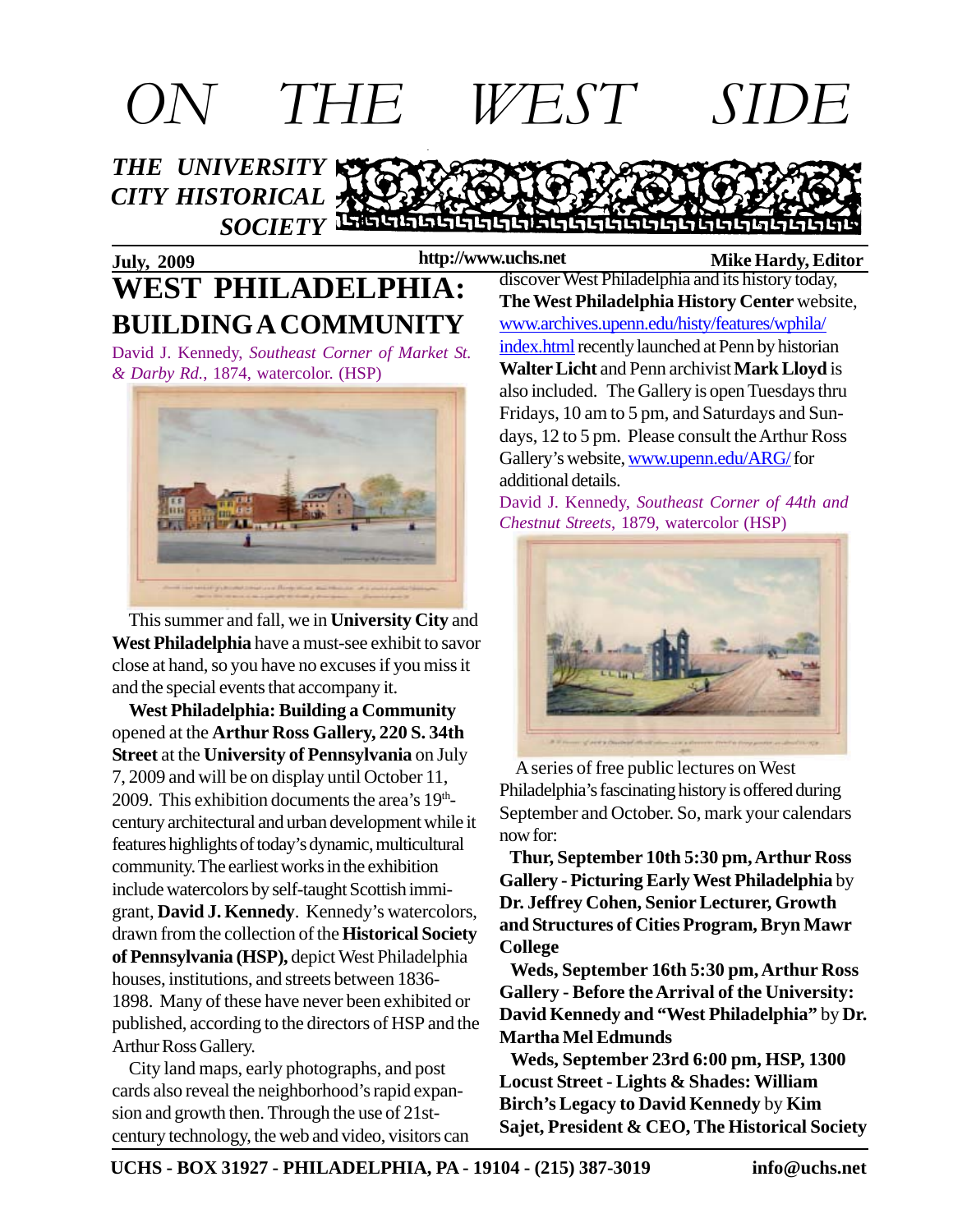#### **of Pennsylvania**, www.hsp.org

 **Weds, September 30th 5:30 pm, Arthur Ross Gallery - West Philadelphia Community History Center** by **Dr. Walter Licht, History Department, U of Penn** and **Mark Lloyd, Director, University Archives and Records Center, U of Penn**

 **Weds, October 7th 5:30 pm, Arthur Ross Gallery - Building Bridges: Penn and West Philadelphia**, a panel discussion, moderated by **Dr. Ira Harkavy, Associate Vice President** and **Director, Netter Center for Community Partnerships, U of Penn**

 *And, of special note:* **Saturday, September 26th, from 11:00 am to 2 pm, the Gallery will be host to a FREE FAMILY DAY, with activities, food, and fun for all children and adults!** You will also have the chance to meet many of those who put this project together and learn from Mark Lloyd about one of the archive's latest additions, the complete collection of post cards of UCHS friend and supporter, **Robert Morris Scaler,** which formed the basis for many of his publications, including **West Philadelphia: University City to 52nd Street,** in the **Images of America** series from **Arcadia Publishing, 2002** and still available from UCHS. If additional tours, workshops or lectures develop, we will report them in the next **"On the West Side"** or the **UCHS Grapevine**.

### **TAP REPORT**

#### By **Richard Dretsch, UCHS Board**

 UCHS has chosen six UCHS members as recipients to participate in a program to be provided the services as outlined in the **UCHS Technical Assistance Program (TAP).** This year, due to funding and scheduling conflicts, the services will be provided by preservation architects who are also UCHS board members.

 Homeowners were asked to briefly describe their house's exterior problems or projects in their application. This year's recipients will be provided a two-hour house examination and assessment, recommendations made for repair, and a hierarchy of work provided if necessary. A brief written report listing the observed conditions, recommendations, and "best practice" maintenance methods will

be provided along with a copy of **UCHS's Contractors and Suppliers List**, another benefit of UCHS membership.

 Most of the problems outlined in the applications were paint problems, porch, roof and window repair and water-related damage; all problems with which most owners of old houses are too familiar. Several past recipients have shared their findings, recommendations and contractors with neighbors and friends, further expanding the effectiveness of this type of assistance program.

 As in previous years, UCHS will sponsor TAP and other programs again next year in an effort to bring all our neighborhood's houses to a condition of good repair and better maintenance, while providing homeowners more free time.

### **BETTER RECORDS ACCESS**

 **UCHS** was recently contacted by genealogist **Tim Gruber** who is leading a grassroots efforts to get the **Pennsylvania** state death certificates that are at least 50 years old (currently that means from 1906-1958) available online similar to how the states of **Arizona, Georgia, Kentucky, Massachusetts, Michigan, Missouri, North Carolina, Ohio, South Carolina, Texas, Utah** and **West Virginia** have already done. For approximately 30 other states, there are extracted data and/or indexes of death records online. However, Pennsylvania has no publicly accessible index and continues the outdated and costly manual processing of each of its older death certificates one at a time. Without an index it can become an expensive (since fees are not refunded) and not always successful guessing game.

 The **Board of UCHS** agreed to join some 230 organizational endorsements for this cause including the **Pennsylvania Federation of Museums and Historical Organizations** and the **Historical Society of Pennsylvania**. A letter from the society will be sent to **Governor Rendell,** our state representative and state senators, asking for better public access to approximately 6.7 million death certificates held by the **Commonwealth of Pennsylvania** from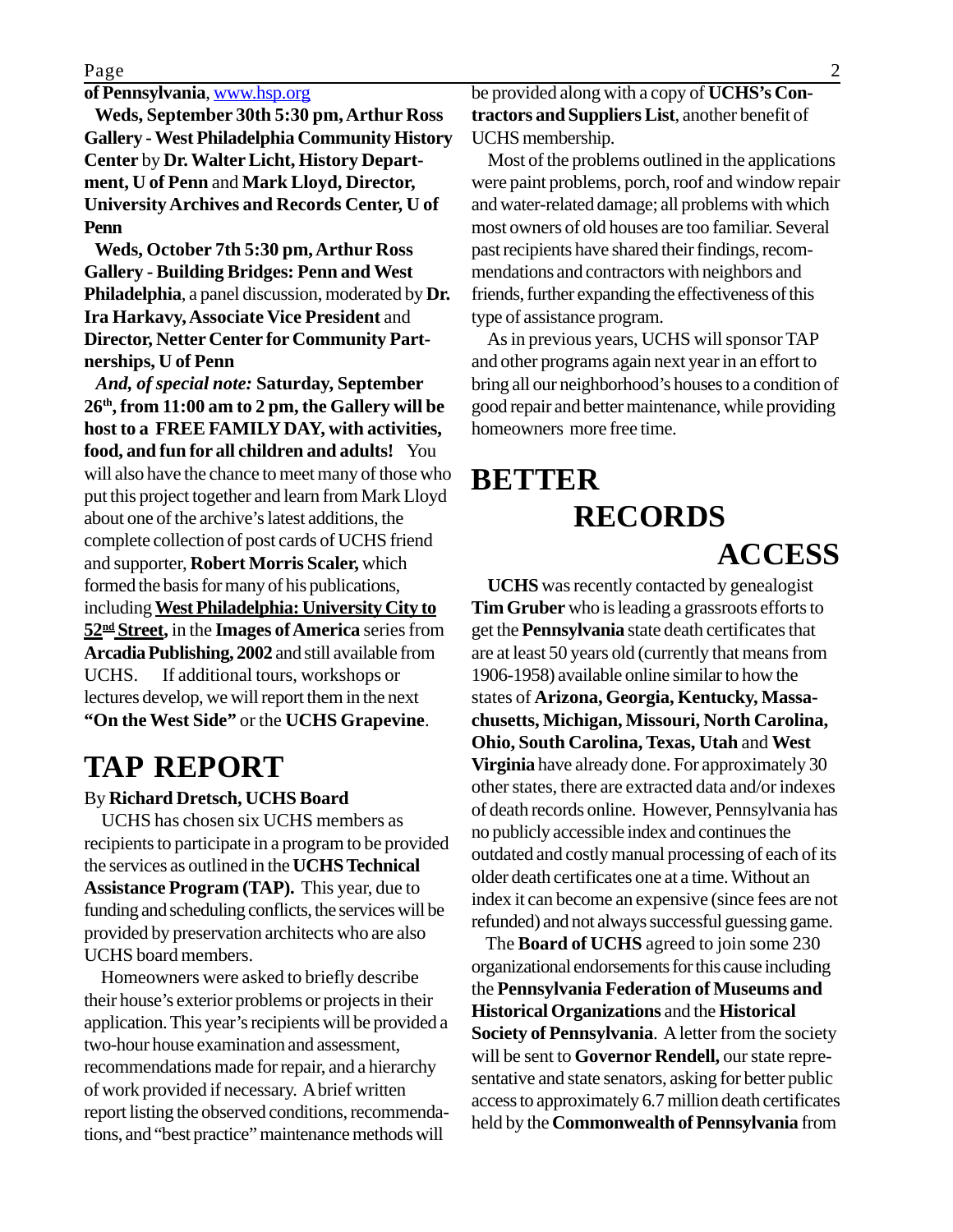#### Page 3

before 1960. This is a mountain of genealogy data that is under the current restricted system. Greater access would make doing research in Pennsylvania vastly easier whether trying to trace back or finding the descendents of a common ancestor.

 If you would like to add your voice to this effort, go to **users.rcn.com/timarg/PaHR-Access**for full details, sample letters and information about contacting your elected representatives. Tim Gruber can be contacted at timarg@rcn.com or 610-791- 9294.



# **SCENIC SCHUYLKILL RIVER BOAT CRUISES**

 Take advantage of a chance to see and learn about the lower **Schuylkill River** and tour **Bartram's Garden**. Upcoming dates are on Sundays at 1 pm on September 6 and 20 and on October 4 and 18

 Tours depart from the Walnut Street dock and are approximately 2.5 hours long. Tickets are \$25 for adults; \$20 for students and children 12 and under.

# **UCHS WEBSITE RENEWAL**

Check out the UCHS website, www.uchs.net, and you will discover a new format and new materials thanks to **Board Member Michael Jones**, who has volunteered to be our webmaster and who, with others on the board, has developed a new easily-read layout

with imagery from historic Univestity City. Added as well is the Historic Resouces report from intern **Alexander Balloon** and coming soon, a the complete list of properties in the area already on the **Philadelphia Register of Historic Places.** Thanks, Mike, for great work and we look forward to more information and imagery to come.

## **RECOGNITION DESERVED**

 With summer upon us and more gardening and facade improvements underway, now is the time to send in your suggestions for **"Gift to the Streets"** and **"Green Gift to the Streets"** commendations for your neighbor's efforts which benefit us all.

 Just get us the address and what you see that deserves a letter of commendation and we will take care of it..



## **JOIN IN KEEPING BALTIMORE AVENUE IN BLOOM**

 If you would like to join other volunteers in the upkeep of some of our public gardens along the **Baltimore Avenue** corridor this fall, check out www.ucgreen.org and note the Saturday morning outings planned to weed and renew these green landmarks while enjoying the new food vendors and cafes which are blooming there as well. Call **UCGreen,** (215) 573-4684 for details.